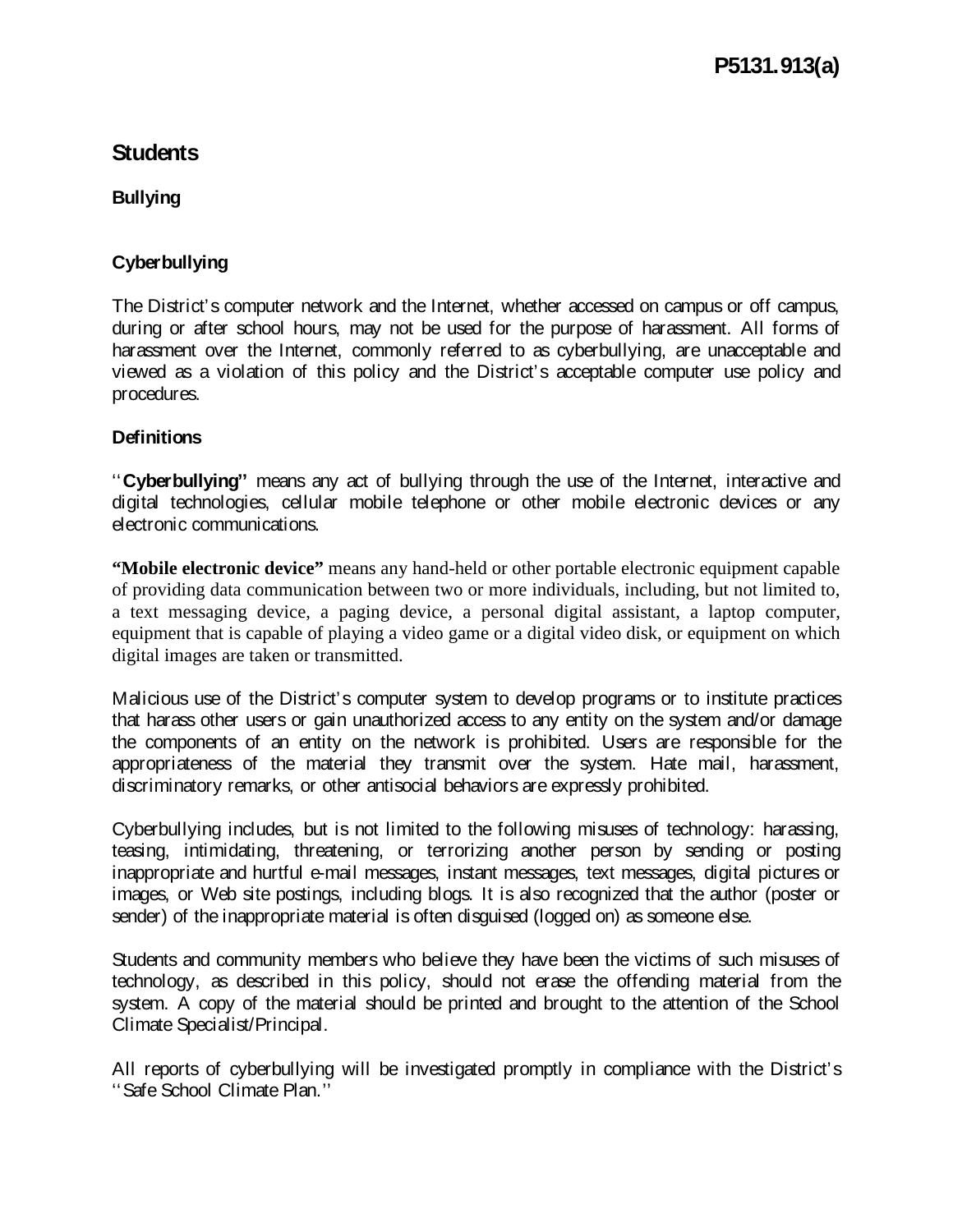# **Students**

## **Bullying**

### **Cyberbullying** (continued)

In situations in which the cyberbullying originated from a non-school computer, but brought to the attention of school employees, any disciplinary action shall be based upon whether the conduct is determined to be severely disruptive of the educational process so that it markedly interrupts or severely impedes the day-to-day operations of a school. In addition, such conduct must also be violative of a publicized school policy. Such conduct includes, but is not limited to, threats, or making a threat off school grounds, to kill or hurt a teacher or student. A student who redistributes inappropriate content, as previously described, is also subject to disciplinary action.

Disciplinary action may include, but are not limited to, the loss of computer privileges, detention, suspension, or expulsion for verified perpetrators of cyberbullying. In addition, when any kind of threat is communicated or when a hate crime is committed, this shall be reported to local law officials.

*For districts participating in the federal E-Rate program:*

The District recognizes it's responsibility to educate students regarding appropriate behavior on social networking and chat room sites about cyberbullying. Therefore, students shall be provided instruction about appropriate online behavior, including interacting with other individuals on social networking sites and in chat rooms and cyberbullying awareness and response.''

- $(cf. 0521 Nondiscrimation)$
- (cf. 5114 Suspension and Expulsion/Due Process)
- $(cf. 5131 Conduct)$
- (cf. 5131.21 Threats or Acts of Violence)
- (cf. 5131.8 Off School Grounds Misconduct)
- (cf. 5131.82 Restrictions on Publications and Written or Electronic Material)
- $(cf. 5131.912 Aqqressive Behavior)$
- $(cf. 5131.911 Bullying)$
- $(cf. 5144 Discipliné/Punishment)$
- $(cf. 5145.4 Nondiscrimination)$
- $(cf. 5145.5 -$  Sexual Harassment)
- $(cf. 5145.51 Peer$  Sexual Harassment)